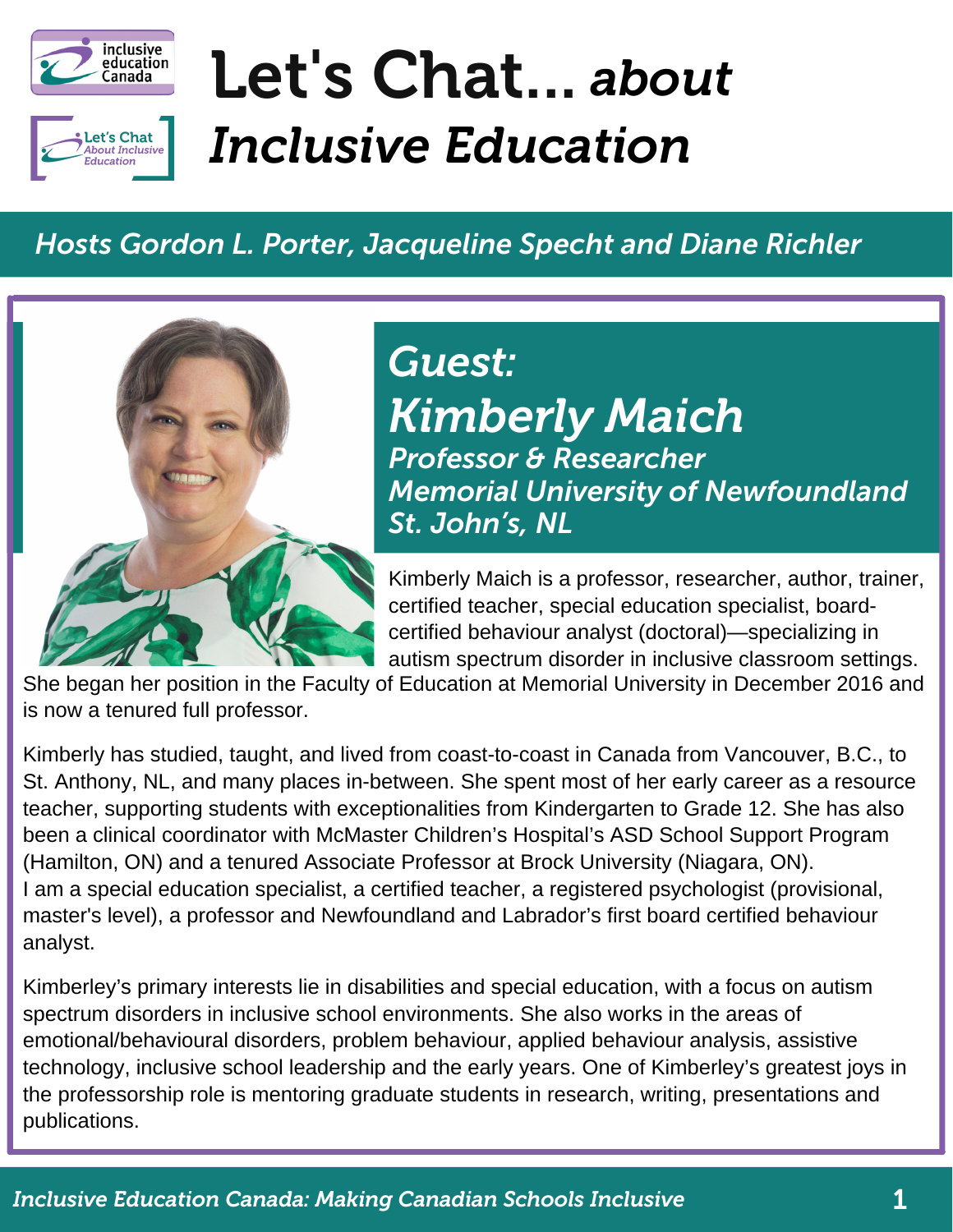## Key Issues in this Chat Session:

- **Moving Away from Labels:** A major stride that Newfoundland and Labrador has made towards 1. inclusion in recent years is implementing a tiered approach to accessing resources. It is no longer necessary for students to obtain formalized identification of barriers to learning or "labels", to access resources they would benefit from in schools. This means that more students across a broader spectrum of needs can access the supports they need to be successful in the classroom.
- **Distance Learning – Proceeding with Caution:** Long before the pandemic, Newfoundland and 2. Labrador has been interested in distance learning. Due to the geographic vastness and lowdensity population of the province, distance learning has many advantages. Kimberley recognizes that distance learning works very well for some students, but stresses that for other students we must be careful it does not foster greater exclusion in schools. Using distance education when teachers feel that a student is not "a good fit" in a classroom is not acceptable.
- **Celebrating Uniqueness:** Kimberley believes that principals play a major role in fostering 3. inclusion within schools. This can be done by destigmatizing disability and celebrating difference and diversity in classrooms and can be especially effective when students are just starting their educational journey.
- **The Early Years are Critical:** Educators who work with students in their first few years of school 4. require more support to promote inclusion. Professional development on topics related to inclusive education should be made available and encouraged for this group of educators. This is a critical stage for fostering inclusive attitudes because students at this age are just starting to notice differences between themselves and others.
- **Increased Awareness:** The most notable positive change related to inclusive education 5. Kimberley has witnessed during her career is the increased awareness of different barriers to learning an individual student might experience. For example, when Kimberley began her career, parents often told her they had never heard of Autism. She seldom hears this in her current work, and believes the public has an increased awareness and understanding of student diversity.

#### Potential Discussion Questions (before viewing):

- 1. How do you celebrate uniqueness or diversity in your daily life? Consider both your personal and professional lives when discussing this question.
- What are the key benefits of distance learning? 2.
- 3. Can you identify limitations of distance learning related to students experiencing barriers to learning?

### Potential Discussion Questions (after viewing):

- What are the most critical actions a principal can take to foster inclusion in a school? 1.
- 2. Do you agree that awareness and understanding of different barriers to learning students experience have increased in recent years?
- What factors do you believe are contributing to this increased awareness and acceptance of 3.diversity among students?